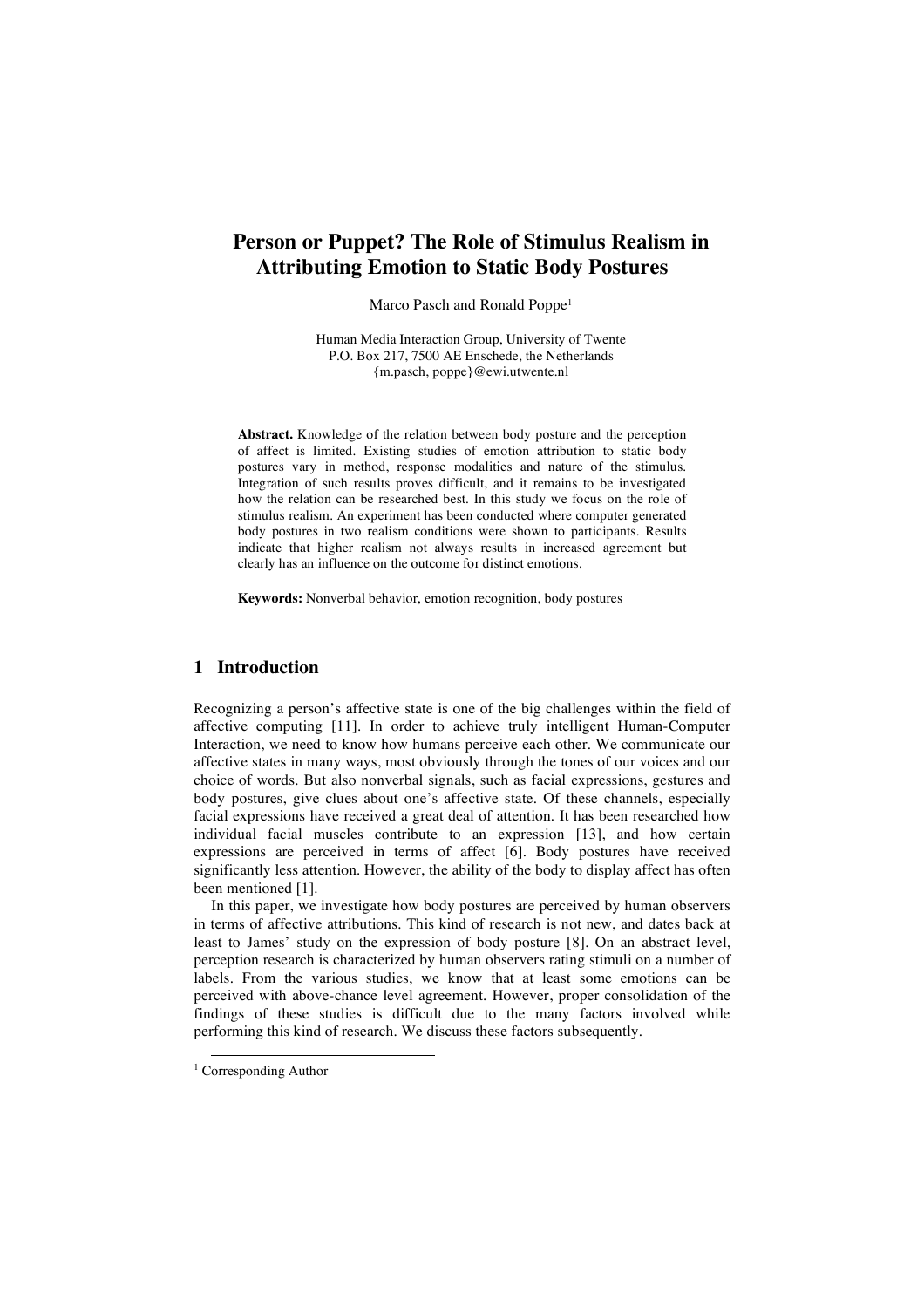First, there is no general agreement on how to specify emotional affect, and this is reflected in the choice of emotion labels used throughout perception literature. Ekman's model of six basic emotions [4] is used widely (e.g. by Ekman and Friesen [5], and Coulson [2]), albeit sometimes with a lower number of labels (Kleinsmith et al. [9], De Silva and Bianchi-Berthouze [3]). Other studies use a more elaborate list of emotions (e.g. Wallbott [16], Kudoh and Matsumoto [10], Grammer et al. [6]).

The postures that are used in perception literature are another factor that is of influence. The human body is complex with a large number of degrees of freedom, usually represented by joint rotations. Even if each joint could assume only a few rotations, the total number of postures would be far too large to evaluate. Therefore, studies use only a small subset of all physically feasible postures. James [8] used a large number of body part positions, which he combined to generate more complex deformations. James did not choose the postures with a specific form of affect in mind. Similarly, Kudoh and Matsumoto [10] asked participants to describe postures that occur in everyday conversations. Pictures of spontaneously performed postures are used by Ekman and Friesen [5], who induced the emotional state, and Grammer et al. [6], who measured participants' self-reported affect. In contrast, studies by Kleinsmith et al. [9], and De Silva and Bianchi-Berthouze [3] used prototypical postures, each of which depicted a clearly defined emotion. These postures can be performed by actors (e.g. Wallbott and Scherer [17], Kleinsmith [9], Pitterman and Nowicki [12]), or defined manually (e.g. Coulson [2]).

The methodology also varies, according to the purpose of the study. James' study was investigative, and the responses to each stimulus were open-ended. Although these responses are more informative compared to a forced-choice methodology, there is clearly a degree of subjectivity in interpreting and analyzing the responses of multiple observers. Winters [18] has looked into the different kinds of response modality, and observed that the choice of methodology has a large effect on the outcomes of the perception agreement.

A final factor of influence is the type of stimulus that is used to portray the postures. The DANVA-POS set, as collected and described by Pitterman and Nowicki [12], consists of photographs of persons in various sitting and standing postures. To make sure facial expressions do not influence the perception, all faces have been erased using a black marker. James [8] also used photographs, but of a mannequin. This allowed him to have more control over the postures, and visual appearance between stimuli was guaranteed. Moreover, factors such as age, sex and ethnicity would not play a role in the attribution. Schouwstra and Hoogstraten [14] used drawings as stimuli, but it remains unclear how much detail was preserved. Computer-generated stimuli were recently used by Coulson [2], Grammer et al. [7] and De Silva and Bianchi-Berthouze [3]. These stimuli have the advantage that parameters such as visual appearance, posture, viewpoint, detail, and lighting, can be completely controlled. While stimulus control is important, it is also necessary to know how all these parameters influence the outcomes of perception research.

In this study, we investigate the effect of stimulus realism on the attribution of emotion to static body postures. To this end we replicated the experiment of Coulson [2], who used computer-generated stimuli of a mannequin. Elimination of the factors age, sex and ethnicity is useful to prevent possible biases. However, when using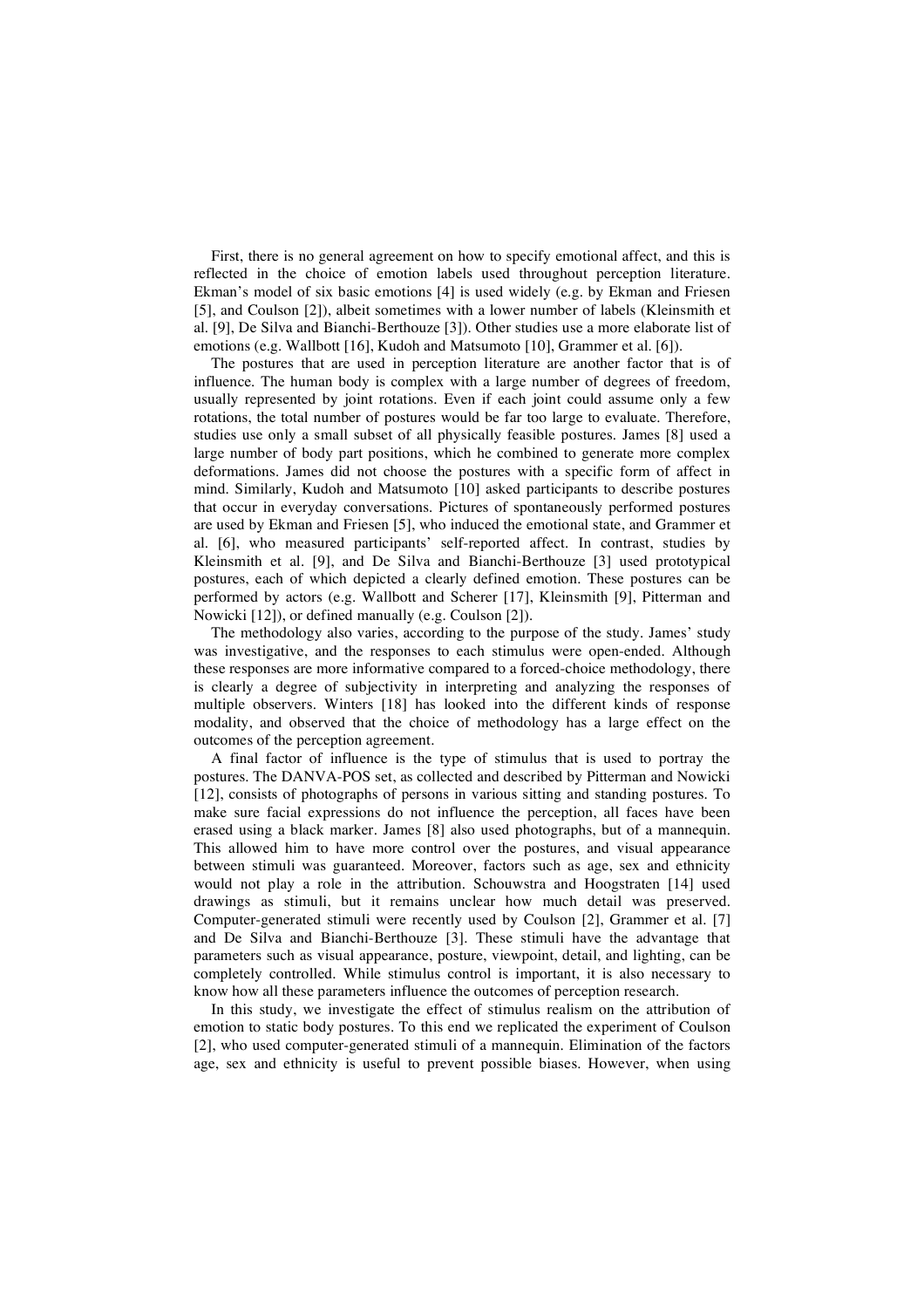mannequins, the degree of realism and detail is minimal. Wallbott [15] observed that, when the spatial resolution of the stimuli is decreased, so is the affect recognition rate. The same might be the case when presenting mannequins instead of more detailed stimuli. More details give more clues towards the position of body parts, e.g. the angle of the head. Another factor is the rate of realism. In James' [8] experiment, observers occasionally experienced the emotion that was attributed to the postural expression. Sometimes, this effect was accompanied by mimicking the presented posture. We expect that the kinesthetic effect will be less when using mannequins. On the other hand, mimicking the posture might be more necessary when using the mannequin stimuli, since the observer has less clues about the depth of the body parts, and consequently of the precise posture.

To investigate the role of realism on the attribution, we add a realism condition to the experiment. We acknowledge that in performing the experiment, the specific choices for response modality, emotion labels and the posture set itself have a large influence of the outcome of the experiment. Coulson [2] mentions that some postures look unnatural, and the choice of postures is arbitrary. Also, as Winters [18] observes, the use of a forced-choice methodology is likely to introduce noise in the responses. However, Coulson's systematic description of the postures and his findings allow us to replicate his experiment and investigate the differences between the two realism conditions. Our study is therefore not aimed at investigating how postures, or posture features, define the attribution of emotion. We rather investigate if, and how, the level of realism influences the attribution. This way, we hope to be able to make suggestions on how to improve the current state of perception research.

The paper is organized as follows. In Section 2 we specify our research questions. Section 3 describes our method, and results are presented and discussed in Section 4. We summarize our contribution and give pointers to future research in Section 5.

#### **2 Research Questions**

We investigate if and how stimulus realism influences the way the affective state of an observed subject is perceived. Our initial assumption is that realism does play a role in the attribution of emotions to static body postures. A realistic figure contains more body features and shows them more detailed. It is thus possible that the viewer perceives more visual cues. Also, the kinesthetic effect will be larger when observing more realistic stimuli. Our first hypothesis is thus formulated:

#### H1: *Realistic stimuli obtain a higher consensus level than abstract stimuli when attributing emotion to static body postures.*

It is important to note that the consensus level here is the level of agreement between the observed and rated stimuli, and the emotion label that was defined beforehand. This predefined label is not necessary the label that is most often reported. However, since we use prototypical postures, we expect this effect to be small.

Previous studies have found that different basic emotions are attributed with different levels of consensus (e.g. Coulson [2], Ekman and Friesen [5]). We expect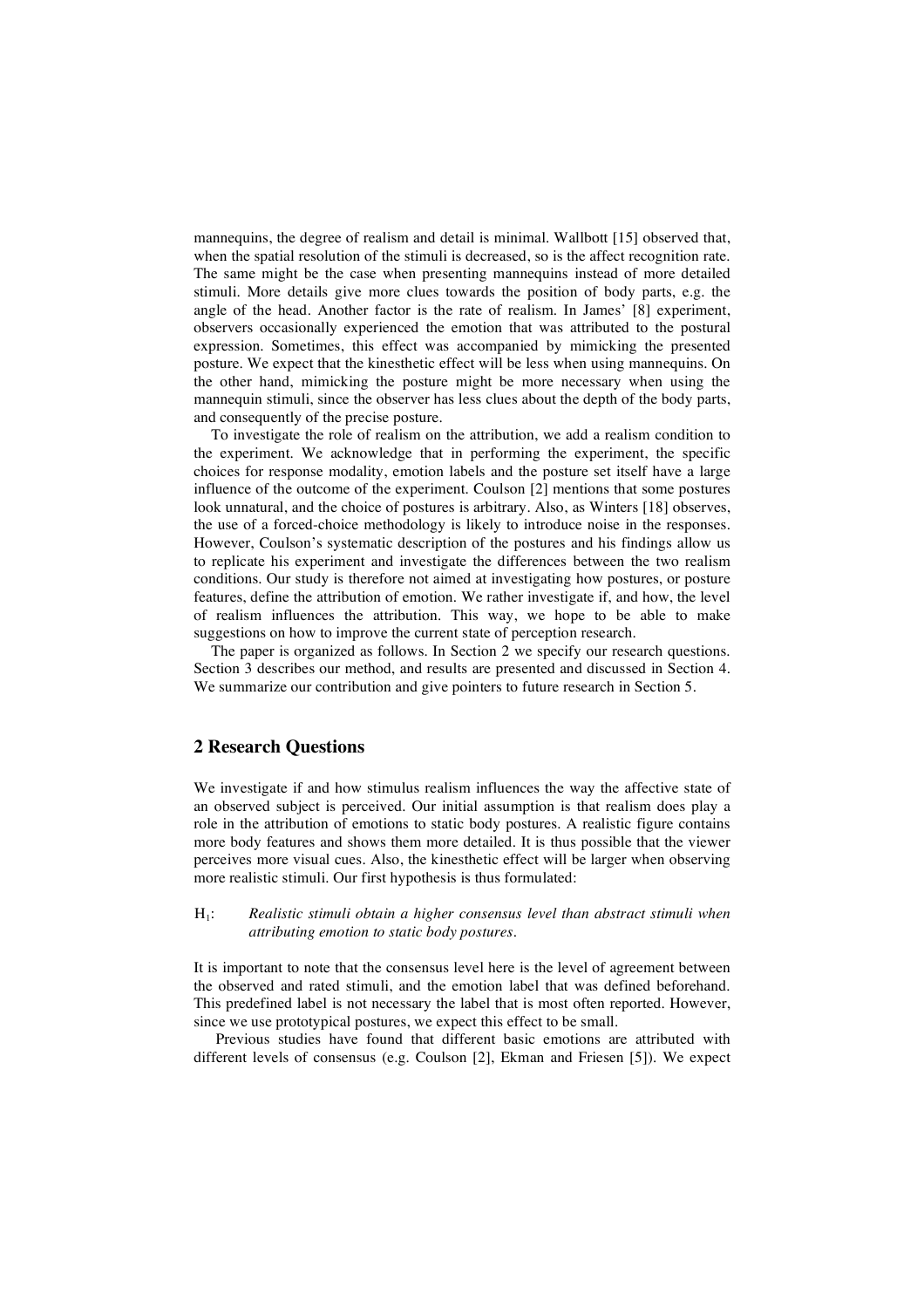that this also holds for different levels of realism. Some emotions will be perceived with the same accuracy, disregarding the realism condition. Others will be influenced by the realism, and difference in detail. Our second hypothesis is presented:

H2: *Stimulus realism has an effect on the consensus levels for different emotion labels when attributing emotion to static body postures.*

## **3 Method**

#### **3.1 Participants**

A total of 48 participants were recruited for the experiment (16 female, 32 male). All participants were university students or staff members, with an average age of 29 years (range 22 to 54 years). There was no gratification given.

#### **3.2 Stimuli**

In this study, we replicate the experiment of Coulson as reported in [2]. He uses a simplified model of the human body. For the lower body, only the weight transfer is modeled. Furthermore, six joint rotations are regarded in the upper body (head bend, chest bend, abdomen bend, shoulder adduction, shoulder swing, and elbow bend). The corresponding descriptions of body postures are given in Table 1.

**Table 1.** Joint rotations for each of the emotion labels (reprinted from Coulson [2])

|                  | Abdomen<br>twist | <b>Chest</b><br>bend | Head<br>bend     | <b>Shoulder</b><br>ad/abduct | Shoulder<br>swing | <b>Elbow</b><br>bend | Weight<br>transfer    | No. of<br>postures |
|------------------|------------------|----------------------|------------------|------------------------------|-------------------|----------------------|-----------------------|--------------------|
| Anger            | $\Omega$         | 20, 40               | $-20.25$         | $-60, -80$                   | 45,90             | 50, 110              | Forwards              | 32                 |
| <b>Disgust</b>   | $-25, -50$       | $-20.0$              | $-20$            | $-60, -80$                   | $-25, 45$         | 0, 50                | <b>Backwards</b>      | 32                 |
| Fear             | $\mathbf{0}$     | 20, 40               | $-20, 25,$<br>50 | $-60$                        | 45.90             | 50.110               | <b>Backwards</b>      | 24                 |
| <b>Happiness</b> | $\mathbf{0}$     | $0. -20$             | $0. -20$         | 50                           | 0.45              | 0, 50                | Forwards.<br>Neutral  | 32                 |
| <b>Sadness</b>   | $0, -25$         | 0.20                 | 25.50            | $-60, -80$                   | $\mathbf{0}$      | $\Omega$             | Backwards,<br>Neutral | 32                 |
| <b>Surprise</b>  | $\mathbf{0}$     | $-20$                | 25, 50           | 50                           | $-25, 0, 45$      | 0.50                 | Backwards,<br>Neutral | 24                 |

We use two realism conditions, a realistic and an abstract condition. The latter one is our control condition, and contains all stimuli from Coulson's experiment. For both conditions, images of postures were generated with Poser 6 (e-Frontier), a 3D figure animation tool. For the realistic condition the default character "James" was used, a young male. To avoid the interference of facial expressions, all facial features were removed by replacing the face with a skin-textured sphere. For the control condition, Poser's mannequin figure was chosen in accordance with Coulson's study. We used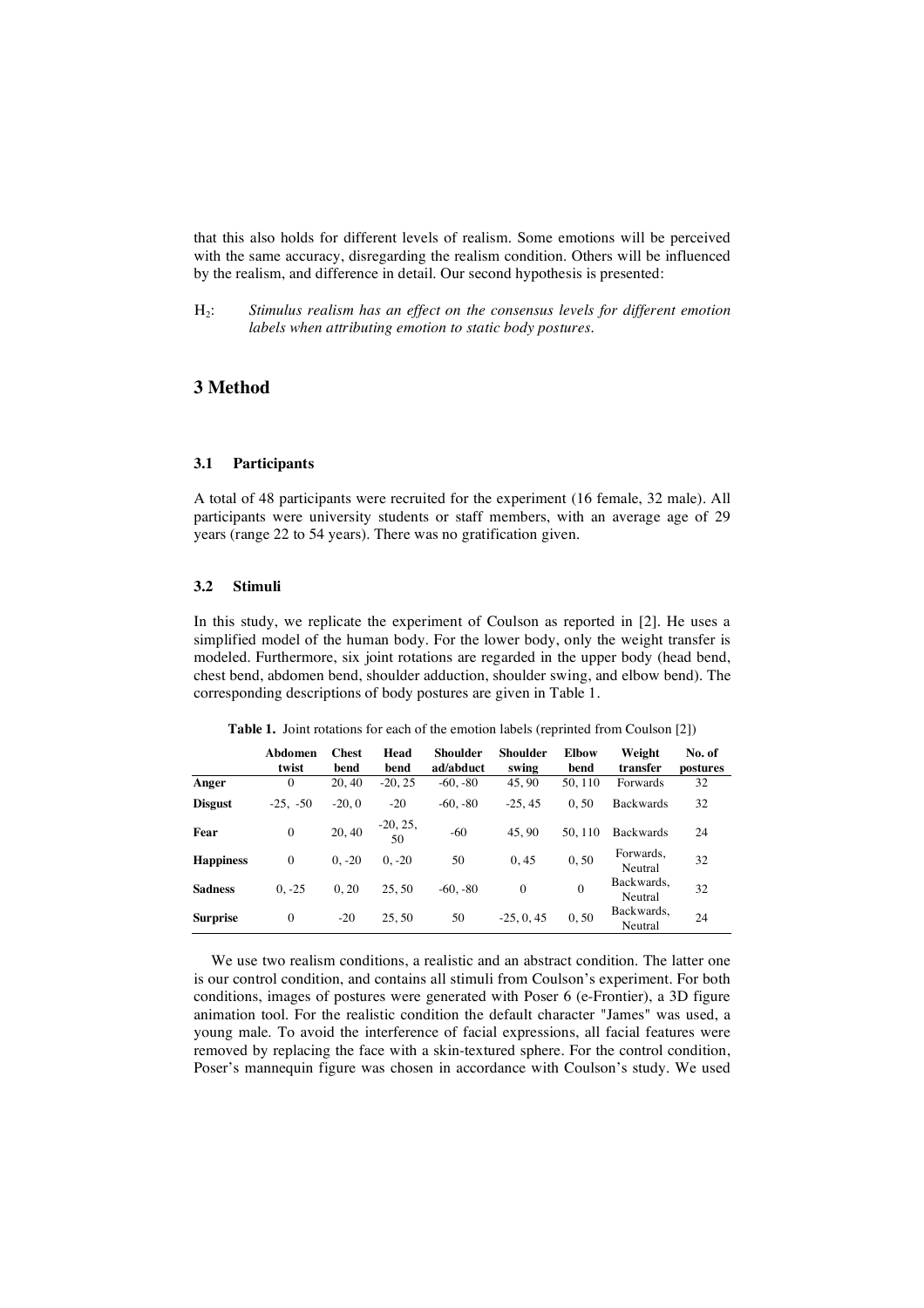the same three viewpoints: from the front, the left hand side, and from a position above and behind the left shoulder. Figure 1 illustrates our stimuli set by showing 6 identical postures depicting happiness in both realism conditions and seen from the three viewpoints.



**Figure 1**. The same posture in both realism conditions, and shown from the three viewpoints.

#### **3.3 Procedure**

For each realism condition, 176 postures were rendered from three viewpoints, resulting in a total of 528 stimuli images per condition. The images for each of the realism conditions were split into three stimulus sets of 176 images. Each set contained all postures, each viewed from exactly one angle, and each viewpoint occurring in one third of the stimuli. Within a subset, stimuli images were shown in a semi-random order, according to Coulson's study. Our experimental design is a 2 x 3 x 6 x 3 design, with realism condition and subset as between-subjects variables, and emotion label and viewpoint as within-subjects variables.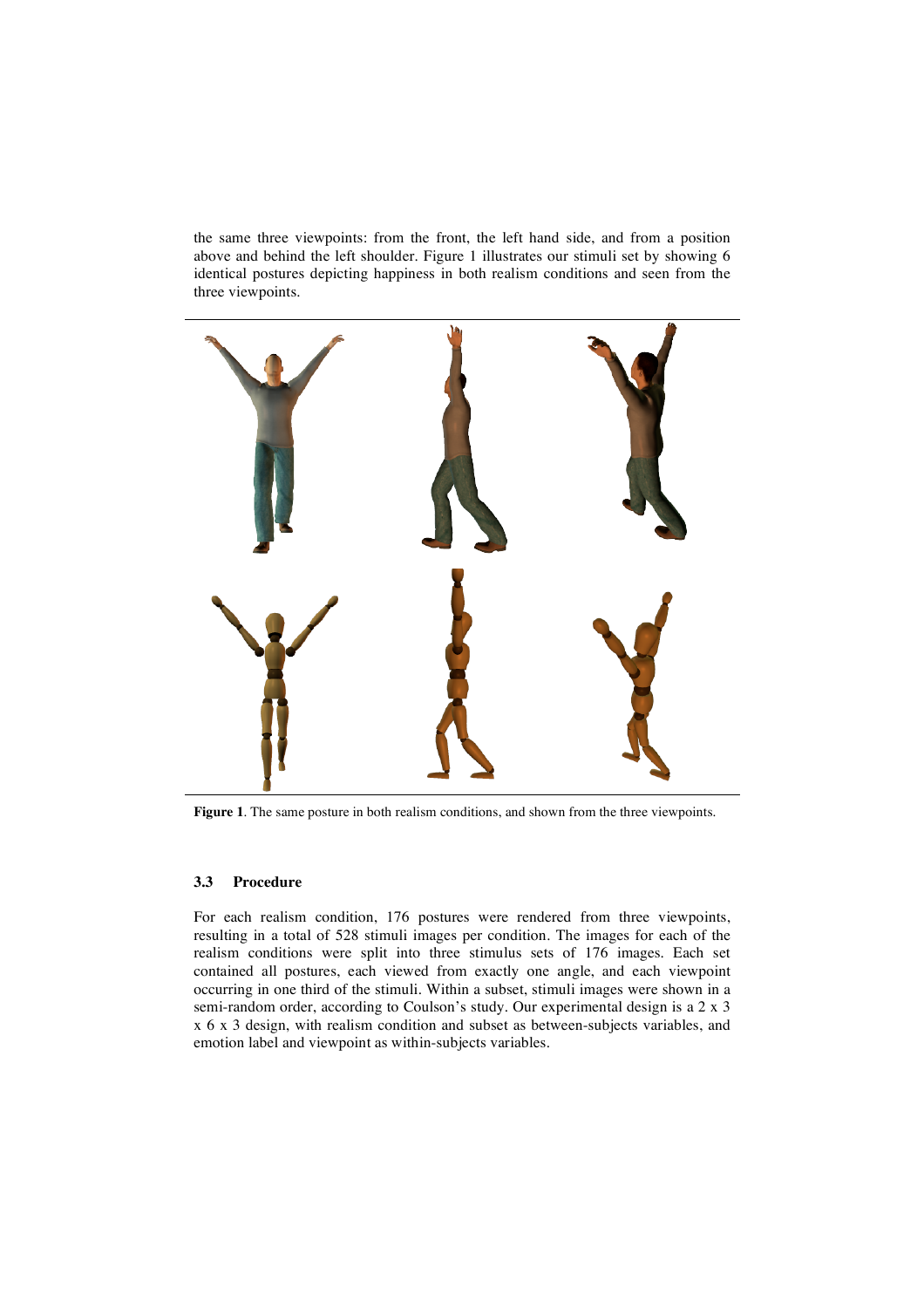Participants were instructed to choose the emotion label they thought could be attributed best to the posture shown on screen. The realism condition and stimulus set that a participant had to judge were assigned at random. Upon clicking the start button, the participant was shown the first image. Judgments could be made by pressing one of the six labeled buttons below the image, each corresponding to one of the six emotion labels. These were ordered alphabetically and their location on screen did not change during the experiment. A click on one of the buttons advanced the experiment to the next image. There was no time limit imposed, and participants were told to take a break whenever they thought was necessary. The time between the first and last judgment was measured for verification purposes. Each participant processed a stimulus set of 176 images.

#### **4 Results and discussion**

First, we check whether fatigue affected the participants' judgments over the course of the experiment. A paired t-test between the performance of each participant in the first and second half of the experiment fails to reach significance  $(t(48) = -0.036, n.s.).$ 

We conduct repeated measures ANOVA, with realism condition and stimulus subset as between-subjects variables, and viewpoint and emotion as within-subject variables. First we notice that there is no significant main effect for stimulus subset. However, there is a marginal interaction effect between viewpoint and subset, and the interaction between viewpoint, condition and subset is significant  $(F(4, 42) = 2.811, p$ < .05). These effects can be explained since realism condition, viewpoint and subset are correlated. This is an inconvenient result of our efforts to keep the number of stimuli for each participant manageable.

|                  |       |             | <b>Realistic condition</b> |                 |       | <b>Abstract condition</b> |      |         |
|------------------|-------|-------------|----------------------------|-----------------|-------|---------------------------|------|---------|
|                  | Front | <b>Side</b> | Rear                       | Average         | Front | <b>Side</b>               | Rear | Average |
| Anger            | 35%   | 30%         | 31%                        | 32%             | 34%   | 43%                       | 41%  | 39%     |
| <b>Disgust</b>   | 7%    | 12%         | 7%                         | 9%              | 23%   | 29%                       | 20%  | 24%     |
| Fear             | 35%   | 33%         | 39%                        | 36%             | 18%   | 24%                       | 27%  | 23%     |
| <b>Happiness</b> | 64%   | 53%         | 55%                        | 57 <sub>%</sub> | 78%   | 56%                       | 52%  | 62%     |
| <b>Sadness</b>   | 64%   | 50%         | 59%                        | 58%             | 28%   | 74%                       | 59%  | 54%     |
| <b>Surprise</b>  | 18%   | 42%         | 36%                        | 32%             | 13%   | 22%                       | 14%  | 16%     |
| Average          | 38%   | 37%         | 38%                        | 38%             | 34%   | 43%                       | 37%  | 38%     |

**Table 2**. Agreement scores broken down by realism condition, viewpoint and emotion label

To evaluate our first hypothesis, we look at the main effect for realism condition. We observe that this effect is not significant  $(F(1, 42) = 0.203, n.s.)$ , which can be understood by looking at the average scores of both conditions in Table 2. The averages over all emotions and all viewpoints are 38% for both conditions. However, we clearly see different scores between the two realism conditions for the different emotions. Indeed, there is an interaction effect between realism condition and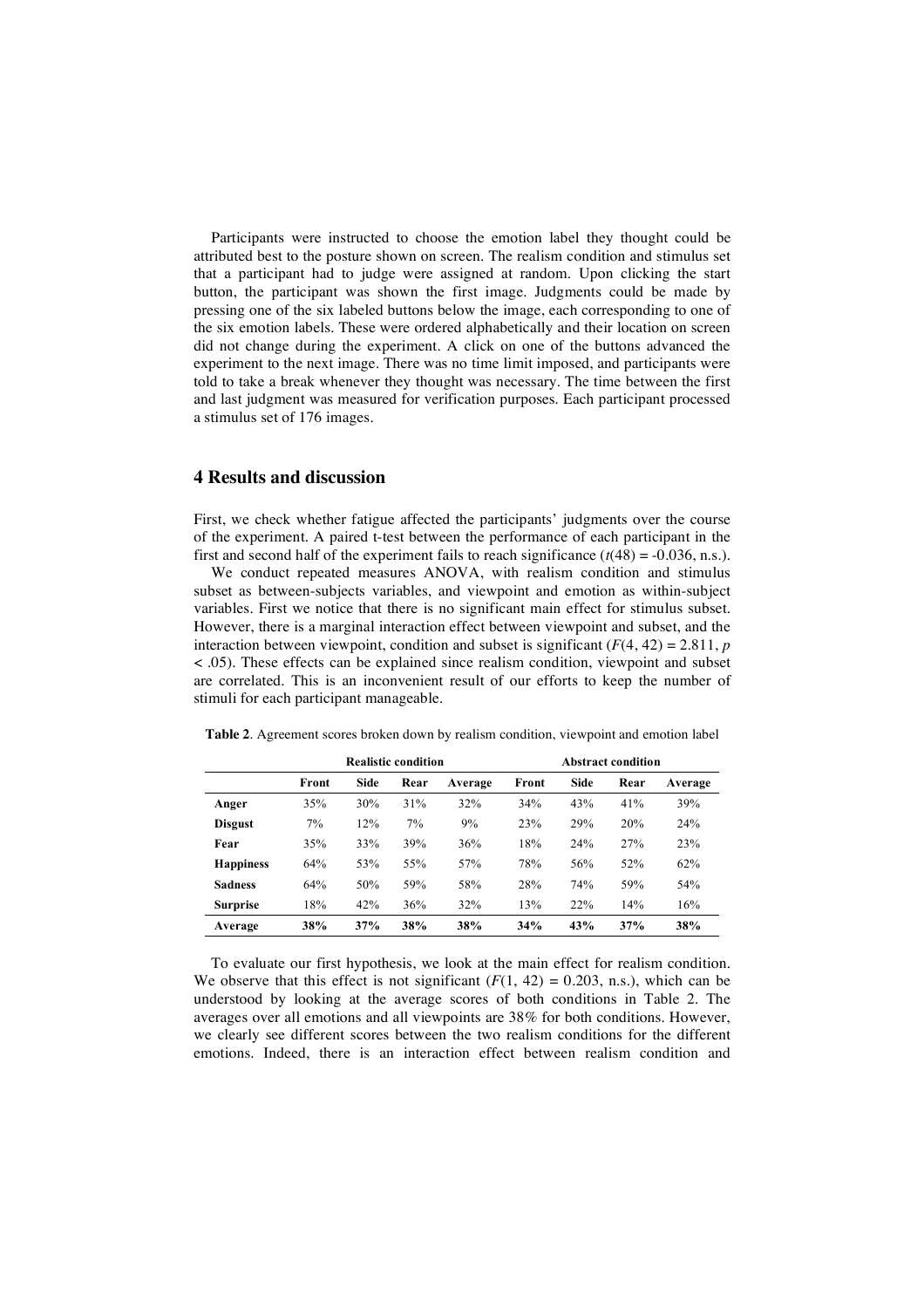emotion, thus confirming our second hypothesis. We discuss the differences in scores between emotions later. First, we report the other significant findings in our ANOVA.

There is a significant main effect for emotion  $(F(5, 210) = 39.080, p < .001)$ , which can be seen in Table 2 as well. This effect is in agreement with findings by, amongst others, Coulson [2]. We discuss this later.

Also consistent with Coulson's study is the significance of the main effect for viewpoint  $(F(2, 84) = 7.471, p < .01)$ . Also, interestingly, there is an interaction effect for viewpoint and condition  $(F(2, 42) = 10.347, p < .001)$ . In Table 2, we see that in the abstract condition the side viewpoint scores much better than in the realistic condition. Also, the front viewpoint has a slightly lower score.

The interaction between viewpoint and emotion is also significant  $(F(10, 42) =$ 8.349,  $p < .001$ ), as well as the second order interaction between emotion, viewpoint and realism condition  $(F(10, 42) = 8.949, p < .001)$ . Tables 4 and 5 show the consensus levels (i.e. level of agreement with the predefined emotion label) for the realistic condition and abstract condition, respectively. In Table 6 the difference in the consensus levels between the two conditions is presented.

Since the abstract condition was a replication of Coulson's [2] study, we check whether there are differences between the results. If we turn to Tables 5 and 7, overall we notice small differences. An exception is sadness from a frontal view where we can see a bigger difference. When taking a closer look at our results, we can observe that the postures of our abstract character depicting sadness from a frontal view were often perceived as happiness or surprise. This appears unusual as sadness and happiness/surprise can be seen as quite opposing emotions. Figure 2 shows 4 postures that are predefined to depict sadness. While the two leftmost postures were perceived by the majority of observers as sad, the two rightmost ones received a majority vote for happiness or surprise. A pattern that we can observe is that in all these postures the arms have a above-zero value for the shoulder abduction parameter.



**Figure 2**. Postures with predefined emotion label sadness with corresponding majority votes

It is possible that our replicated posture set deviates from Coulson's original set. Coulson reports the best scoring postures for each emotion label. For sadness, the posture has a chest bend of 40 degrees, which is not within the specified range (see Table 1). The fact that we use 20 as the maximum results in a head that is effectively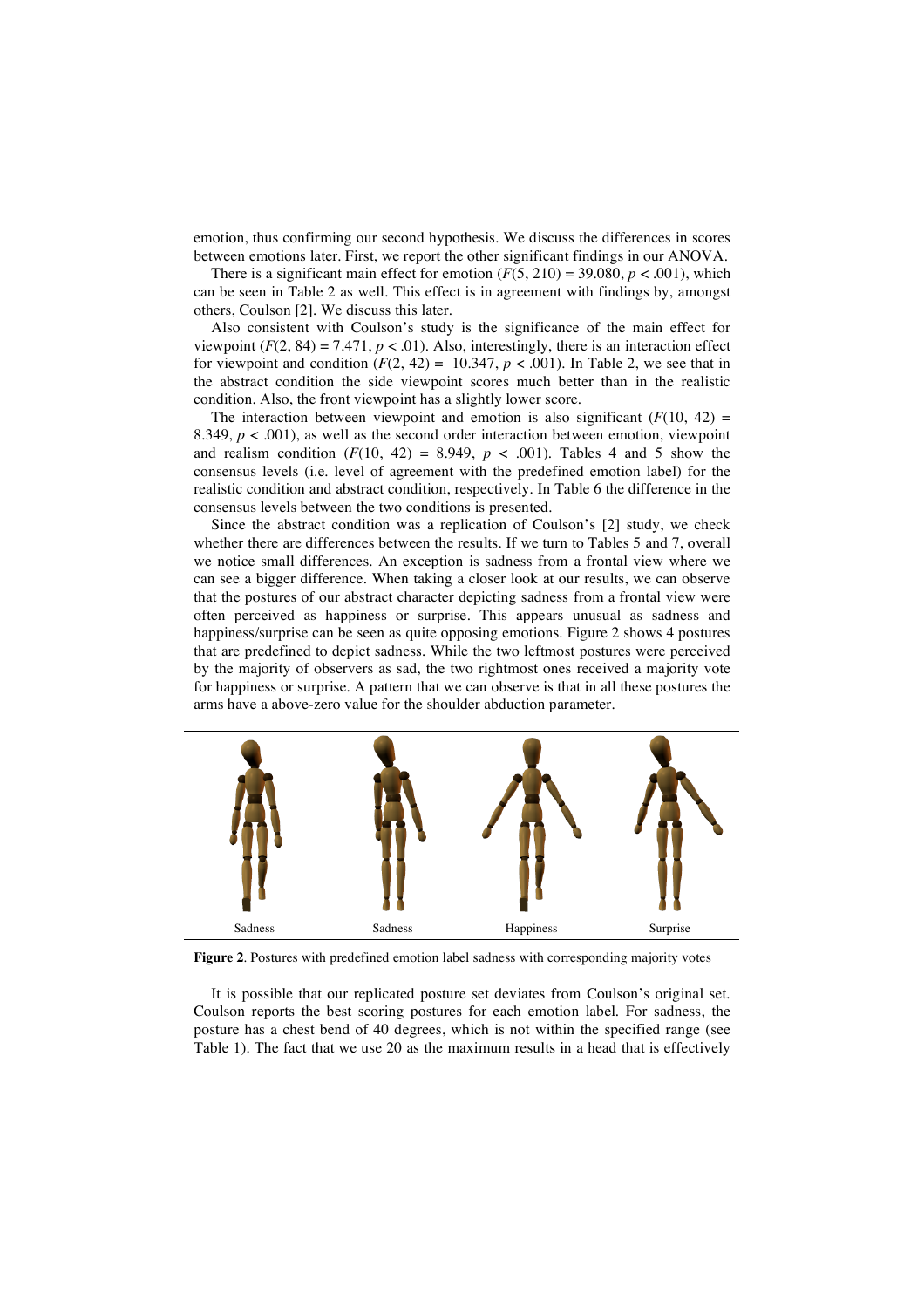less bent down. This is less visible in the front view, which could explain the lower consensus levels for this view.

We now focus on the scores for the different emotion labels. Overall, we observe that all findings are above chance level  $(F(1,42) = 350,709, p < .001)$  when performing ANOVA with the scores corrected for chance (16,7% for each emotion). From here we look at each emotion separately. Anger shows good consensus levels in both conditions but scores better in the abstract condition as can be seen in Table 6. The same is true for disgust, though none of the postures for disgust in the realistic condition, and only few in the abstract condition, reach consensus levels over 50% (see Tables 4 and 5). The deviation between the realism conditions is also smaller here. Fear reaches high consensus in the realistic condition, but consensus is poor for abstract stimuli, so fear is clearly recognized better in the realistic condition. For happiness we find very high consensus levels in both conditions but still see a clear advantage towards the abstract condition. For sadness we have to distinguish the results for each viewpoint. When seen from the front, there is a clear advantage towards the realistic condition. Seen from the side, the abstract condition shows higher consensus levels. From the rear, the consensus levels of both conditions are almost identical. An example for the deviation between the viewpoints for sadness can be seen in Figure 3, which shows the same posture in both conditions seen from the front and the side with the corresponding consensus levels. In the side view of the abstract condition the right hand can be seen, while it is covered in the realistic condition. This excess in information is a possible explanation for the higher consensus level of the abstract condition.



**Figure 3**. Example of deviation in agreement levels of a posture seen from different viewpoints

We expect that certain emotion labels are more confused than others. In Table 3, we summarized these confusions for both conditions. In general, happiness and sadness are often chosen, whereas especially disgust received a minority of the votes. These results are not surprising, and have been reported repeatedly in literature. The fact that disgust and surprise are often expressed with movement, rather than static body postures is a viable explanation.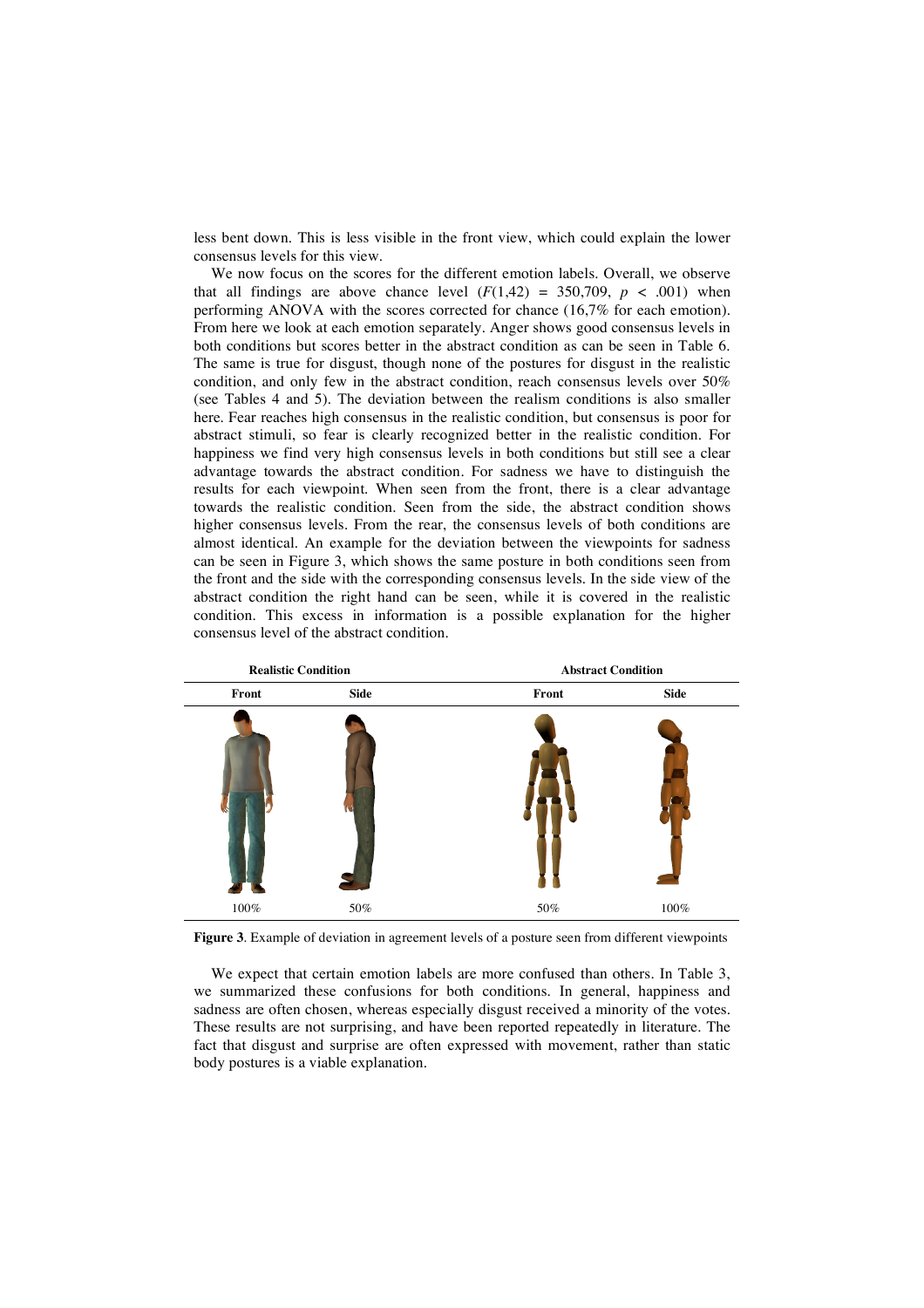If we focus on the difference in the two realism conditions, we see large differences in the attribution of postures that are predefined to express disgust and surprise. Disgust is often confused with happiness and surprise in the realistic condition. In the abstract condition, fear and happiness are often chosen, besides the correct label. These findings could be partly explained by the fact that the chest bend for disgust, happiness and surprise can be negative, which indicates a more rising posture. This could be more visible in the realistic condition.

We discussed the confusion between sadness, surprise and happiness earlier. Another interesting observation is the difference between the attributions for fear. Fear is recognized better in the realistic condition, and is often confused with anger in the abstract condition. If we look at Table 1, we notice that the postures for anger and fear are quite alike. The only differences are the head bend and the weight transfer. In the front view, it is difficult to distinguish between the different parameters. This effect is probably especially present in the abstract condition.

|                                                                                                                                                                                        |             |             |             | <b>Observed</b> |             |             |             |  |  |  |  |
|----------------------------------------------------------------------------------------------------------------------------------------------------------------------------------------|-------------|-------------|-------------|-----------------|-------------|-------------|-------------|--|--|--|--|
| Predefined                                                                                                                                                                             | Anger       | Disgust     | Fear        | Happiness       | Sadness     | Surprise    | Recall      |  |  |  |  |
| Anger                                                                                                                                                                                  | $247 - 299$ | $56 - 74$   | $209 - 166$ | $24 - 49$       | 197-159     | $35 - 21$   | $32 - 39\%$ |  |  |  |  |
| Disgust                                                                                                                                                                                | $91 - 72$   | 66 - 185    | $82 - 134$  | 189 - 154       | 34-54       | $306 - 169$ | $9 - 24%$   |  |  |  |  |
| Fear                                                                                                                                                                                   | $106 - 175$ | $29 - 49$   | $205 - 132$ | $8 - 34$        | 208-173     | $20 - 13$   | $36 - 23%$  |  |  |  |  |
| Happiness                                                                                                                                                                              | $107 - 101$ | $19 - 37$   | $39 - 30$   | 439 - 476       | $34-10$     | $130 - 114$ | $57 - 62\%$ |  |  |  |  |
| Sadness                                                                                                                                                                                | $53 - 35$   | $139 - 68$  | $50 - 82$   | $32 - 70$       | 443-412     | $51 - 101$  | $58 - 54\%$ |  |  |  |  |
| Surprise                                                                                                                                                                               | $58 - 77$   | $49 - 31$   | $48 - 36$   | $223 - 336$     | $14-3$      | $184 - 93$  | $32 - 16\%$ |  |  |  |  |
| Total                                                                                                                                                                                  | 662 - 759   | $358 - 444$ | $633 - 580$ | $915 - 1119$    | 930-811     | $726 - 511$ |             |  |  |  |  |
| <b>Precision</b>                                                                                                                                                                       | $37 - 39\%$ | $18 - 42\%$ | $32 - 23\%$ | $48 - 43\%$     | $48 - 51\%$ | $25 - 18\%$ |             |  |  |  |  |
| First value is the realistic condition, second value is abstract condition. Recall values are<br>percentage of the total number of samples (576 for fear and surprise, 768 for others) |             |             |             |                 |             |             |             |  |  |  |  |

**Table 3.** Confusion matrix for both realism conditions

We did not look at how distinct anatomical features can be used to explain the attribution of the posture to a certain emotion. Such an analysis is not within the scope of our research as reported here. The interested reader is referred to Coulson [2] who performed such an analysis. Attempts to describe the relation from posture to emotion label functionally are reported by Wallbott [16] and De Silva and Bianchi-Bertouze [3].

#### **5 Conclusion and future work**

Computer-generated body postures in two realism conditions were used to assess the role of stimulus realism for the attribution of emotion to static body postures. We replicated an experiment by Coulson [2], who used a mannequin character as stimulus and used this test set as abstract realism condition. We further added a realistic condition by using the same posture descriptions for a more realistic, human-like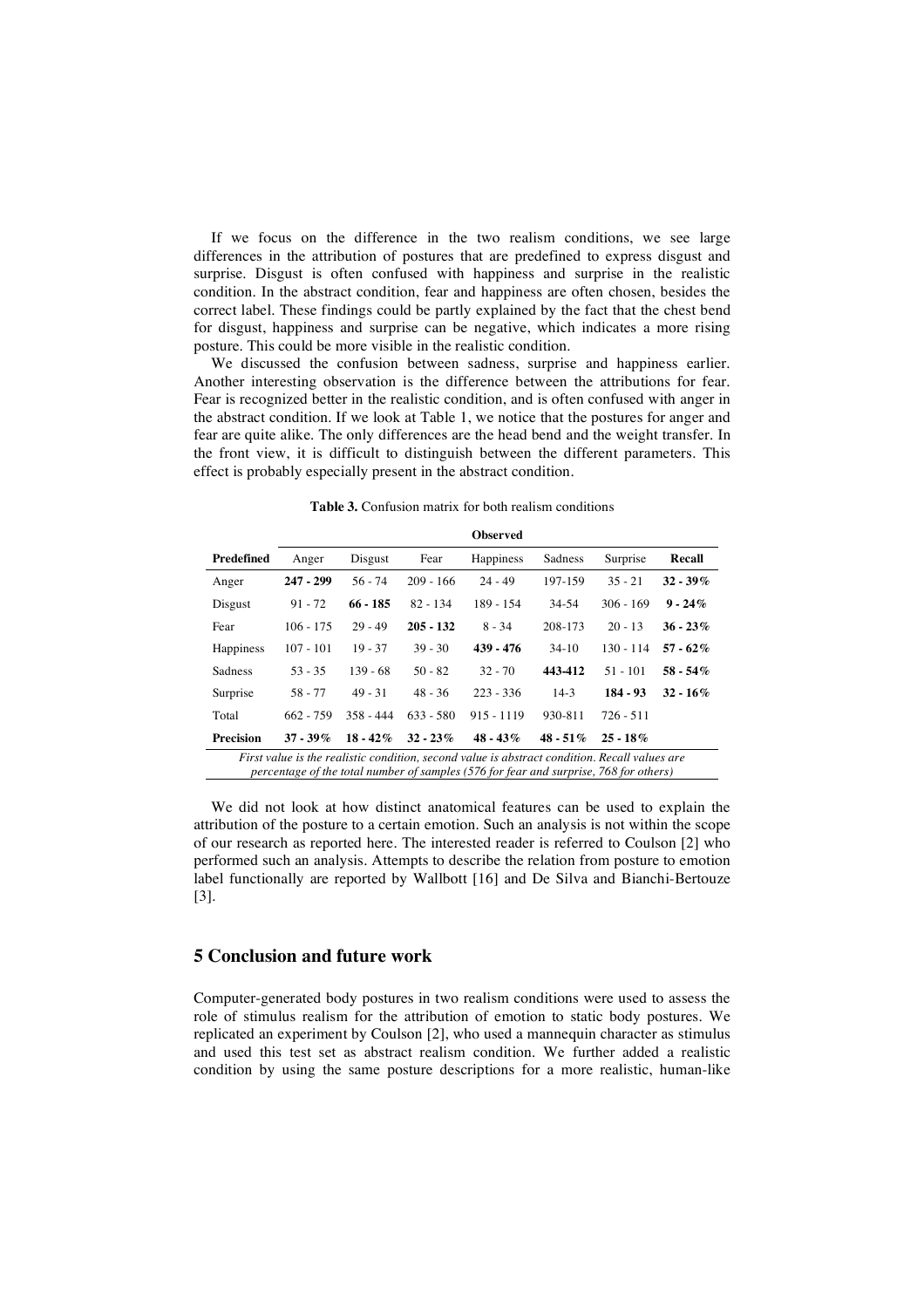character, whose facial features were removed to avoid a bias through facial expressions.

We expected the realistic condition to result in higher agreement rates than the abstract condition as we expected that observers could perceive more visual cues and could identify with the figure more easily. Our results show that overall there is no difference between the realism conditions. However, there are differences for individual emotion labels. Anger, disgust, and happiness are recognized with a higher level of agreement when displayed by an abstract character, while fear and surprise are recognized better when displayed by a realistic character. For sadness, the realistic condition yields a higher consensus level in the front view while in the side view, the abstract condition shows higher agreement with the predefined emotion label. We can therefore conclude that realism does influence the perception and should therefore be taken into account when performing research into perception of affect from postures.

By introducing the realism condition, however, we also introduced other variables that are likely to have an effect on the attribution. For example, hiding the facial features is an arbitrary choice. Though not reported by participants, the lack of facial features makes the character less realistic and it is possible that the removed face makes the character look intimidating. It remains to be investigated how the interaction between facial and postural features in this kind of research affects the emotion attribution.

Former studies of body postures relied on abstract characters in an attempt to discard sex, age and ethnicity. By employing a realistic character, we bring these factors back into the equation. In this study we used a young male computergenerated character. It is possible that a different sex, age, and ethnicity of the character would have led to different scores. Investigating the precise role of these factors appears eligible. Also, research by Kudoh and Matsumoto [10] and Kleinsmith et al. [9] has demonstrated that differences in attributions exist between people of different cultures. Although the postures we used are prototypical, it should be analyzed whether ethnicity of the participants influences their perception.

We hope to fuel the discussion on how research into the perception of affect from postures can best be conducted. We have shown that realism plays an important role in the attribution, but there are clearly many more factors. Proper consolidation of our research is possible only if agreement is reached over methodology, emotion labels and postures. When advantage is taken of the multidisciplinary nature of the research, interesting results are to be expected.

#### **Acknowledgments**

This research was partly funded by the EU Project HUMAINE (IST-507422), and is part of the ICIS program. ICIS is sponsored by the Dutch government under contract BSIK03024. We thank Mark Coulson for providing the data which allowed us to rebuild the stimuli, and for the detailed information of his results. We further wish to thank Matthijs Poppe for his useful comments regarding the design and analysis of the experiment.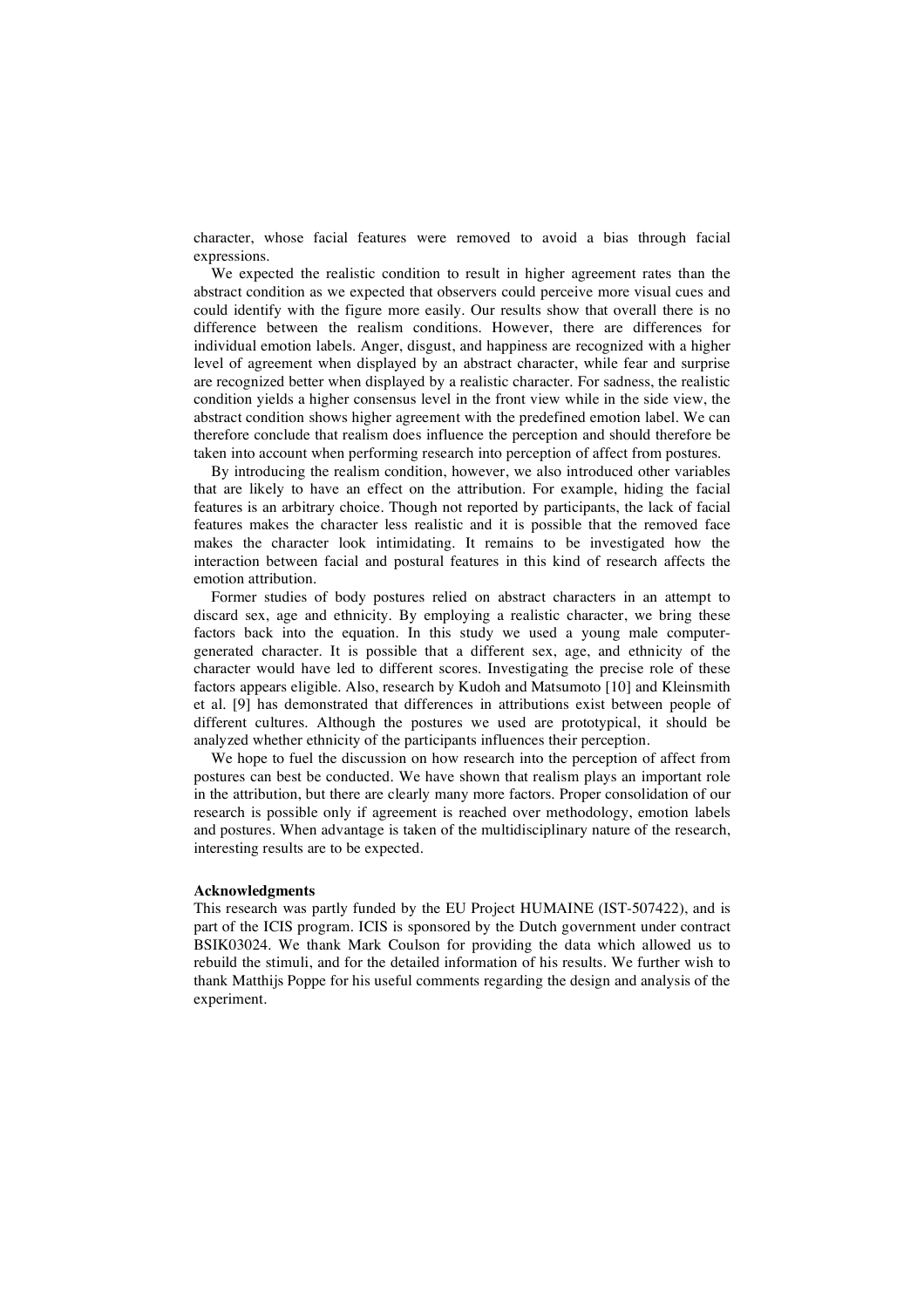## **References**

- 1. Cook, M. (1979): Perceiving others: the psychology of interpersonal perception. Methuen, London
- 2. Coulson, M. (2004): Attributing emotion to static body postures: recognition, accuracy, confusions, and viewpoint dependence. Journal of Nonverbal Behaviour, 28(2), pp. 117-139
- 3. De Silva, P.R., Bianchi-Berthouze, N. (2004): Modeling human affective postures: an information theoretic characterization of posture features. Computer Animation and Virtual Worlds 15(3-4), pp. 269-276
- 4. Ekman, P. (1999): Basic emotions. In T. Dalgleish & M. Power (Eds.): Handbook of Cognition and Emotion. John Wiley & Sons, Sussex
- 5. Ekman, P., Friesen, W.V. (1967): Head and body cues in the judgment of emotion: a reformulation. Perceptual and Motor Skills, 24(3), pp. 711-724
- 6. Ekman, P., Friesen, W.V., Ellsworth, P. (1972): Emotions in the human face: guidelines for research and an integration of findings. Pergamon Press, New York
- 7. Grammer, K., Fink, B., Oberzaucher, E., Atzmüller, M., Blantar, I., and Mitteroecker, P. (2004): The representation of self reported affect in body posture and body posture simulation. Collegium antropologicum 28 Suppl. 2, pp. 159-173
- 8. James, W.T. (1932): A study of expression of body posture. Journal of General Psychology 7, pp. 405-437
- 9. Kleinsmith, A., De Silva, P.R., Bianchi-Berthouze, N. (2006): Cross-cultural differences in recognizing affect from body posture. Interacting with Computers 18(6), pp. 1371-1389
- 10. Kudoh, T., Matsumoto, D. (1985): Crosscultural examination of the semantic dimensions of body posture. Journal of Personality and Social Psychology 48(6), pp. 1440-1446
- 11. Picard, R.W. (1997): Affective computing. MIT Press, Cambridge
- 12. Pitterman, H., Nowicki, S., Jr. (2004): A test of the ability to identify emotion in human standing and sitting postures: the diagnostic analysis of nonverbal accuracy-2 posture test (DANVA-POS). Genetic, Social, and General Psychology Monographs 130(2), pp. 146-162
- 13. Rinn, W.E. (1984): The neuropsychology of facial expression: a review of the neurological and psychological mechanisms for producing facial expression. Psychological Bulletin 95(1), pp. 52-77
- 14. Schouwstra S.J., Hoogstraten J. (1995): Head position and spinal position as determinants of perceived emotional state. Perceptual and Motor Skills 81(2), pp. 673-674
- 15. Wallbott, H.G. (1992): Effects of distortion of spatial and temporal resolution of video stimuli on emotion attributions. Journal of Nonverbal behavior 16(1), pp. 5-20
- 16. Wallbott, H.G. (1998): Bodily expression of emotion. European journal of Social Psychology 28(6), pp. 879–896
- 17. Wallbott, H.G., Scherer, K.R. (1986): Cues and channels in emotion recognition. Journal of Personality and Social Psychology 51(4), pp. 690-699
- 18. Winters, A. (2005): Perceptions of body posture and emotion: A question of methodology. The New School Psychology Bulletin 3(2), pp. 35-45